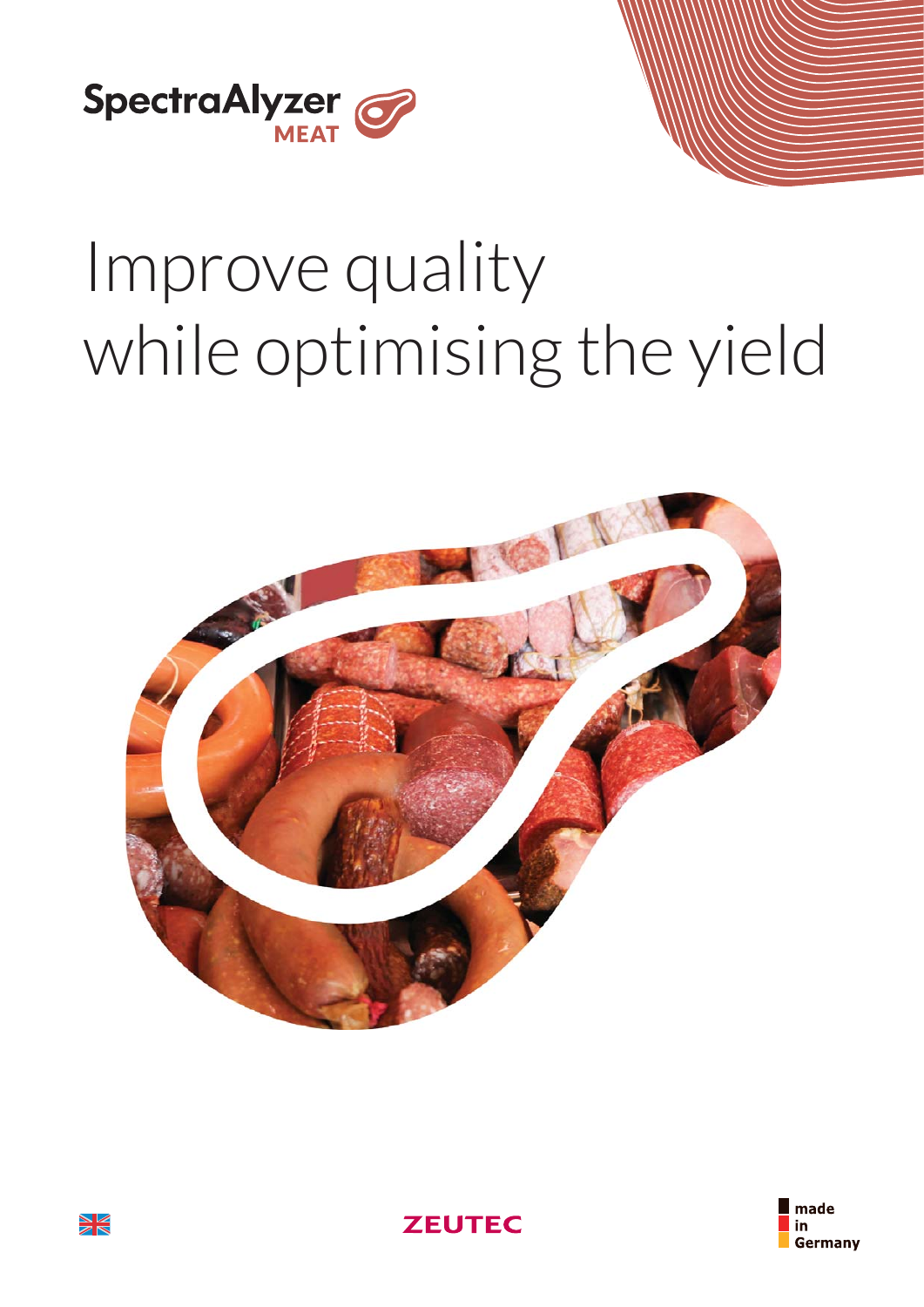

The **SpectraAlyzer MEAT** is the ideal solution for routine analysis of major quality parameters during meat processing, sausage and pet food production.

In meat processing, the **SpectraAlyzer MEAT** enables the multi-component analysis of important parameters such as water, fat, protein, collagen and ash content within a few seconds. Thus, the production process can be closely monitored by analysing samples from any stage of the production line – without sample preparation and the use of reagents or other consumables.

## **Designed as a modular system, the SpectraAlyzer MEAT solution presents the analytical results of these major quality parameters within 45 seconds:**

- **· Boiled sausage:** Fat, Moisture, Protein Collagen (BEFFE), Ash
- **· Raw (cured) sausage and ham:** Fat, Moisture, Protein, Collagen (BEFFE), Ash
- **· Wet pet food:** Fat, Moisture, Protein, Collagen (BEFFE), Ash
- **· Raw meat:** Fat, Moisture, Protein, Collagen (BEFFE), Ash

The immediately available, precise quality information enables better process control and thus a higher product yield with consistently good product quality. Whether you want to determine the quality of the delivered raw material, when trimming for fat standardisation or optimising the individual production batches for fat and and water content – the **SpectraAlyzer MEAT** provides you instantly with the information you need.

As a stand alone system the SpectraAlyzer MEAT can be operated very easily and intuitively - close to the production line. The rugged construction and unique optical sample/reference setup ensures reliable operation in environments with fluctuating temperatures, vibrations and dust.

Thanks to the integrated web server, the analytical values, batch protocols and trend charts are immediately available in the company's own network – and, if desired, directly in the cloud or on production servers for further processing or visualisation - a realtime lab logbook.

#### **The SpectraAlyzer MEAT complies with § 64 LFBG (German Food & Feed ACT)**

**ASU L 08.00-60** (Determination of the levels of crude protein, water, fat, ash and BEFFE (Collagen free protein) in sausages, meat and meat products, near-infrared spectroscopic Method) and **VA KIN CH 012** (Determination of the content of crude protein, crude fat, moisture and crude ash in feed using NIR method).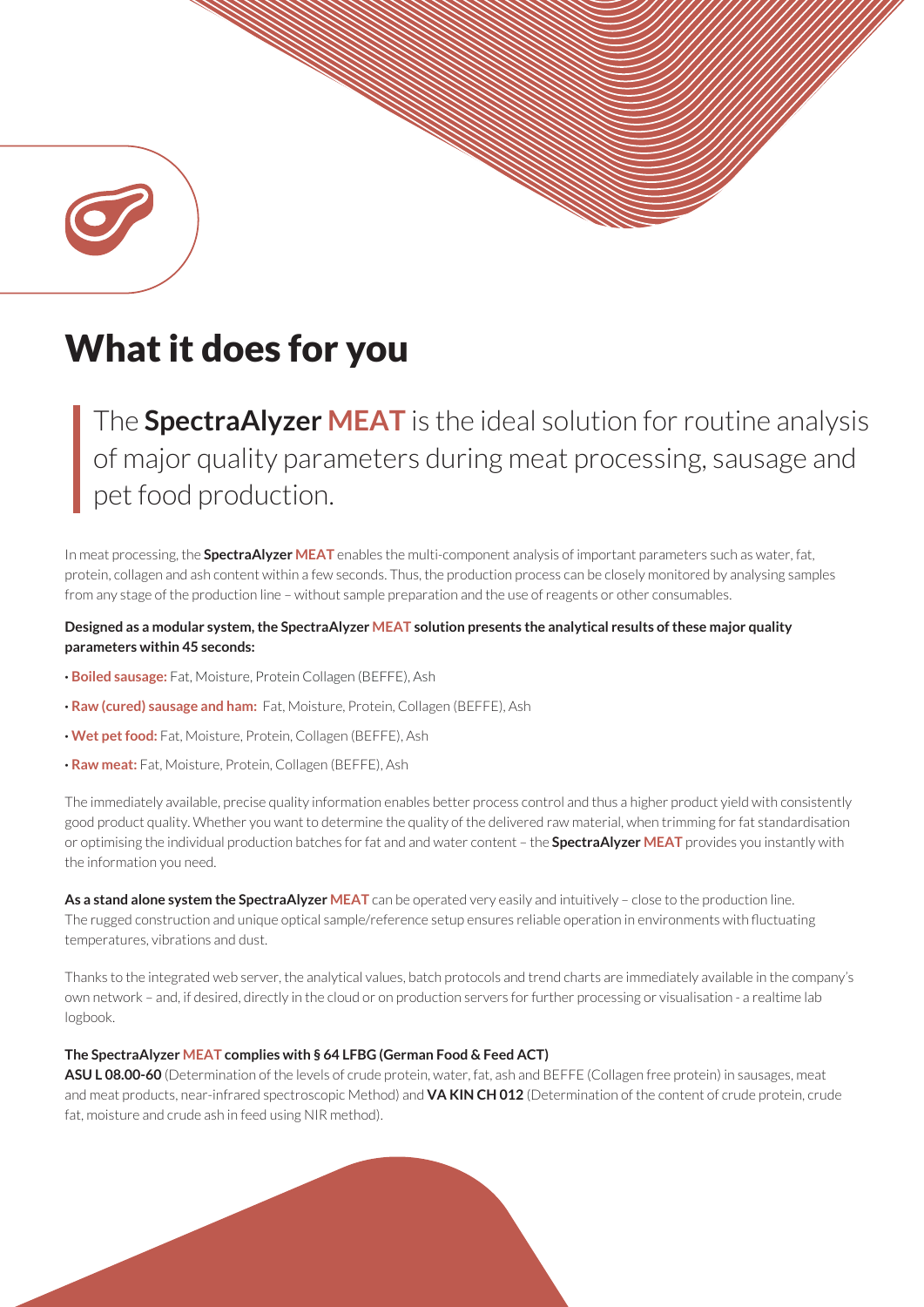## Online Electronic Lab Logbook

- **·** Full sample and analytical results history
- **·** Filter results by time or sample name
- **·** Search for samples
- **·** Export to Application Worx
- **·** Copy, print or save (PDF / Excel) samples

|                 | ← → C © Not second 132.168.178.74/volon_shg |                       |               |                  |         |     |                      | 0.91         |
|-----------------|---------------------------------------------|-----------------------|---------------|------------------|---------|-----|----------------------|--------------|
| <b>ZEUTEC</b>   |                                             |                       |               |                  |         |     | 業 6-                 | $\mathbf{1}$ |
| O(mn)           | Samples                                     | Pone<br>Files         |               |                  |         |     |                      |              |
| <b>目 United</b> | Methods                                     |                       |               |                  |         |     |                      |              |
| O California    |                                             |                       |               |                  |         |     |                      |              |
| L Lines.        | Calbreton +                                 |                       |               |                  |         |     |                      |              |
| <b>M</b> Even   | <b>Barriote Name</b><br><b>Flash R Name</b> |                       | Sample Harris |                  |         |     |                      |              |
|                 |                                             |                       | Flood Norm    |                  |         |     |                      |              |
|                 | From                                        |                       |               |                  |         |     | ш                    |              |
|                 | To.                                         |                       |               |                  |         |     | ш                    |              |
|                 |                                             |                       |               |                  |         |     |                      |              |
|                 |                                             | <b>T</b> File: & Cant |               |                  |         |     |                      |              |
|                 |                                             |                       |               |                  |         |     |                      |              |
|                 |                                             | Show 10 without       |               |                  |         |     | Search.              | For Day      |
|                 | $\mathbb{R}$                                | Name                  | $\pm$         | Montune<br>$\pm$ | Proteen | - s | Time                 | $\pm$        |
|                 | $\alpha$                                    | 190228-15:58:17       | 14.24         |                  | 11.11   |     | 2019/02/28 15:58:17  |              |
|                 | $\Box$                                      | 190229_15.57.42       | 14.25         |                  | 11.12   |     | 2019/02/28 15:57:42  |              |
|                 | 盲                                           | 190228_15.57.08       | 14.25         |                  | 11,10   |     | 2019/02/28 15:57:00  |              |
|                 | $\overline{u}$                              | 190228_15.56.32       | 14.25         |                  | 11.12   |     | ptrologies vs se.to. |              |
|                 | $\mathbb{Z}$                                | 190228_15:55:58       | 18.26         |                  | 31.71   |     | 2019/02/28 15:55:58  |              |
|                 |                                             |                       |               |                  |         |     |                      |              |
|                 | $\mathbb{R}$                                | 190220 15:55:23       | 14.25         |                  | 11.12   |     | 2019/02/28 15:55:24  |              |
|                 | $\Omega$                                    | 190228_15:54:49       | 14.26         |                  | 11.31   |     | 0019/02/28 15:54:50  |              |
|                 | $\overline{u}$                              | 190220_15:54:15       | 14.25         |                  | 11.13   |     | 2019/02/28 15:54:16  |              |
|                 | 豆                                           | 190229_15:53:41       | 14.25         |                  | 11.12   |     | 2010/02/28 15:53:42  |              |
|                 | $\mathbb{R}$                                | 100229_15:53:07       | 14.24         |                  | 11.11   |     | 2019/02/28 15:53:00  |              |
|                 |                                             |                       |               |                  |         |     | ×.<br>٠<br>Previous  | Next         |
|                 | $\mathcal{L}$                               |                       |               |                  |         |     |                      |              |
|                 |                                             |                       |               |                  |         |     |                      |              |
|                 | <b>X</b> DAMI                               |                       |               |                  |         |     |                      |              |

| $\leftarrow$ $\rightarrow$ C $\oplus$ Returns   19210817874/minutes |                                                  | $\theta$                              |
|---------------------------------------------------------------------|--------------------------------------------------|---------------------------------------|
| <b>ZEUTEC</b>                                                       |                                                  | 米 : 1                                 |
| <b>Offence</b>                                                      | Samples<br>Picke <sup>1</sup><br>Films<br>۰<br>٠ |                                       |
| <b>II</b> Melvisie                                                  | Post.                                            |                                       |
| O Californitors                                                     |                                                  | Calliston Post                        |
| <b>A</b> think                                                      | Plot for Method ; Californizon.                  |                                       |
| <b>Wilde</b>                                                        | 14.6                                             |                                       |
|                                                                     |                                                  | <b>Ultimation</b><br><b>BP</b> rinten |
|                                                                     | 0.01                                             |                                       |
|                                                                     | 19.9                                             |                                       |
|                                                                     |                                                  |                                       |
|                                                                     | <b>Vid</b>                                       |                                       |
|                                                                     |                                                  |                                       |
|                                                                     | 12.6                                             |                                       |
|                                                                     | <b>TZD</b>                                       |                                       |
|                                                                     |                                                  |                                       |
|                                                                     | 11.6                                             |                                       |
|                                                                     | $v = 1$                                          |                                       |
|                                                                     | teld.<br>$-1448$<br>tess<br>14.05<br>14.00       | 14.00<br><b>HART</b>                  |
|                                                                     | $+ 22$                                           |                                       |
|                                                                     | - Show Flange                                    |                                       |
|                                                                     | Witholetone<br><b>Riftsubein</b>                 |                                       |

- **·** Plot multiple properties as graph
- **·** Select/deselect different properties

- **·** Calibration management
- **·** Import feature for new/updated calibrations

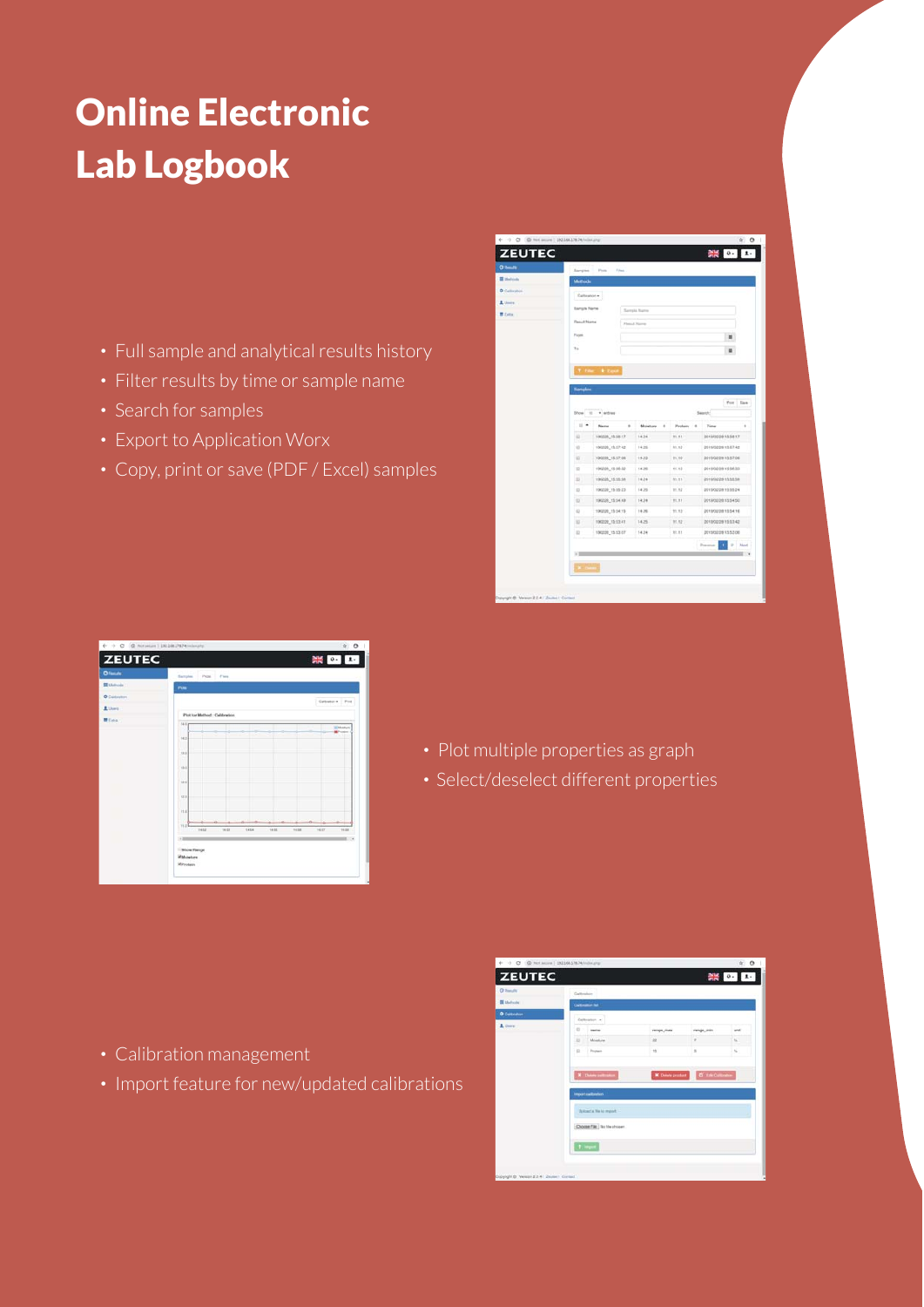## Key features



### **Versatile sample presentation**

with closed, open, viscous, slide and disposable cups for powders, pastes, slurries and liquids.



### **Many mathematical models**

for all kind of products included for quick calibration models installation and start-up.



**NIR sample/reference technology**

like all SpectraAlyzer instruments for high sensitive and long term stable measurements.





**Touch user interface** and intrinsically mounted glass touch for straight

forward hygenic instrument operation.



**Compact design** optimised for bench top or at-line application.





**Web server conectivity**

for direct instrument access via LAN and internet from anywhere, any time.

## **User friendly**

sample presentation and easy to operate.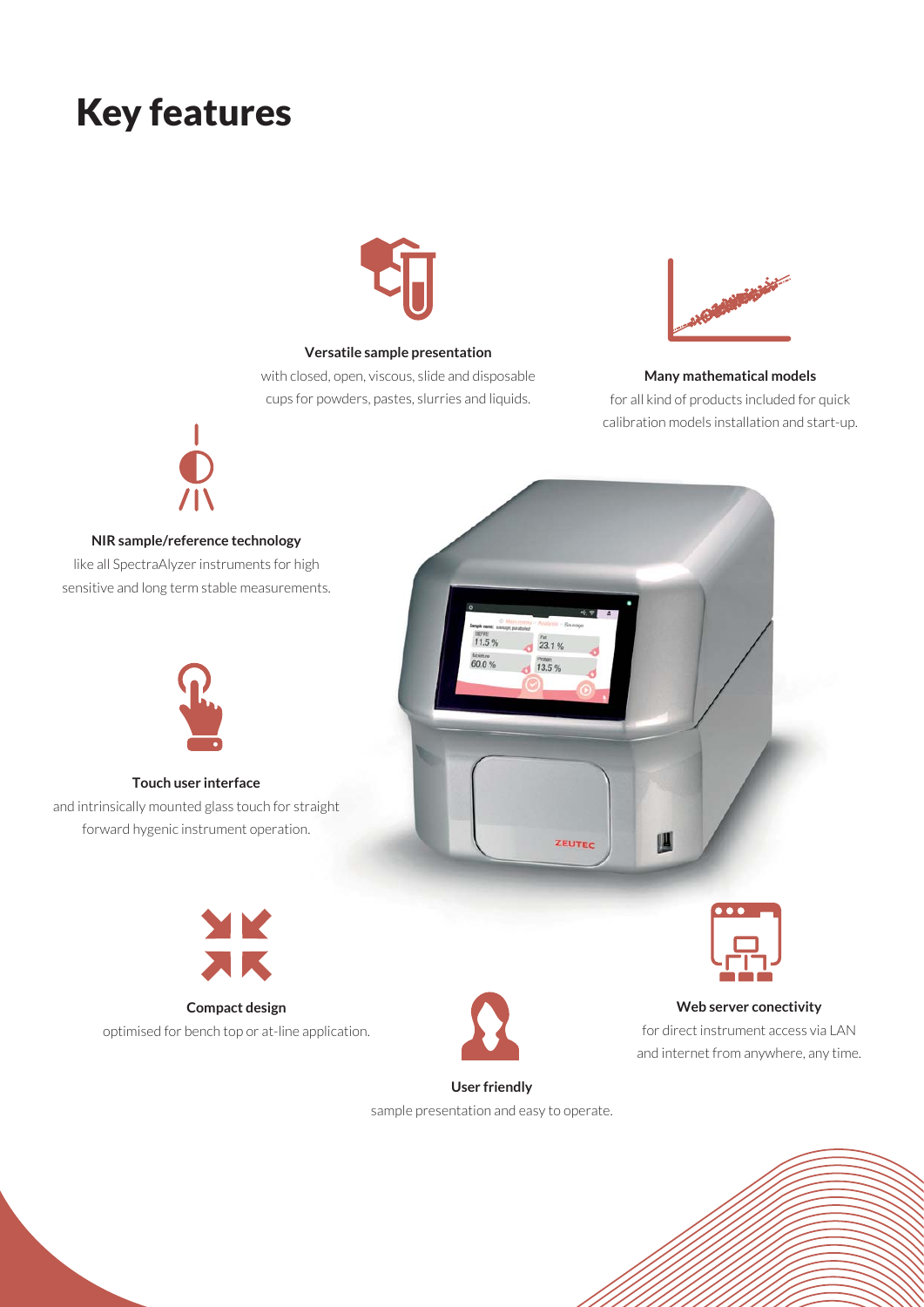## Production process flow diagrams **Raw meat production Raw material** Deboning **Cutting/Trimming** Grading intake **1 Assure quality of incoming raw material** Control supplied meat for fat and collagen content **2 Assure quality of incoming raw material** • Less lean meat give-away • Consistent final product • Max. value • Trimmings within specification • Top brand quality **Control fat content 3** Achieve fat content target: • Reduce lean meat give-away • Improved consistency of final product • Top Brand quality **Ground meat production**



## **Final product control**

- Achieve fat content target Reduce lean meat give-away Optimise water content Improved consistency of final product
- Moisture, protein, fat, collagen, ash Top Brand quality

**3**